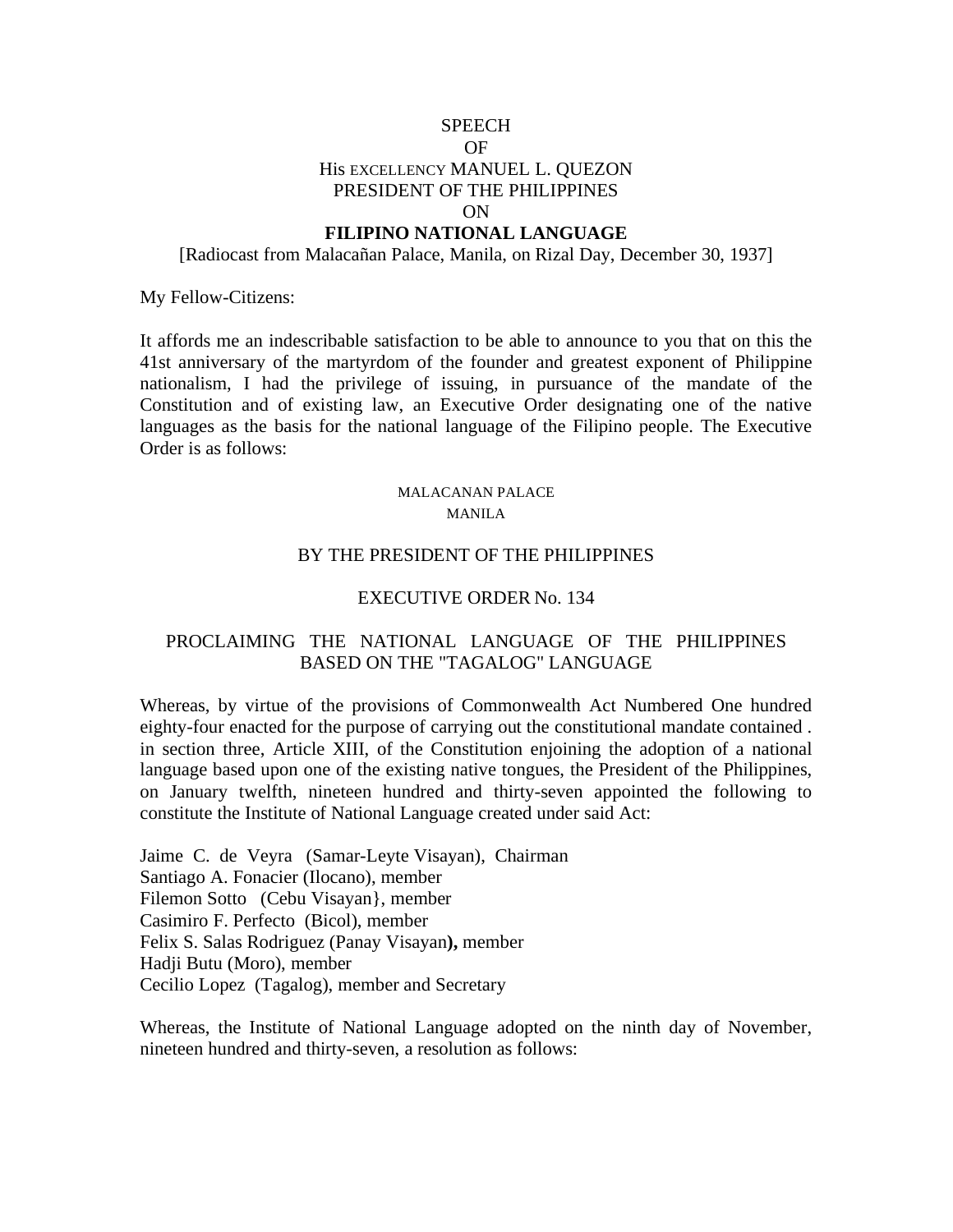"Whereas, the National Assembly, in accordance-with constitutional mandate, passed Commonwealth Act No. 184 establishing an Institute of National Language;

"Whereas, the President of the Philippines, in accordance with sections 1 and 2 of said law, appointed on January 12, 1937, the members to compose the Institute who assumed their duties immediately after appointment;

"Whereas, in fulfillment of the purpose of evolving and adopting a common national language based on one of the existing native dialects, and complying with the conditions and proceedings to be observed by the Institute in the discharge of its duties, as set forth in section 5 of said law, the Institute has made studies of Philippine tongues in general;

"Whereas, in the light of these studies the members of the Institute have come to the conclusion that among the Philippine languages, the Tagalog is the one that most nearly fulfills the requirements of Commonwealth Act No. 184;

"Whereas, this conclusion represents not only the conviction of the members of the Institute but also the opinion of Filipino scholars and patriots of divergent origin and varied education and tendencies who are unanimously in favor of the selection of Tagalog as the basis of the national language as it has been found to be used and accepted by the greatest number of Filipinos not to mention the categorical views expressed by local newspapers, publications, and individual writers; and

"Whereas, the constitutional mandate mentioned above may be carried out without detraction from the requirements of section 1, subsection 8 of the Ordinance appended to the Constitution which provides:

" 'The Government of the Commonwealth, of the Philippines shall establish and maintain an adequate system of public schools, primarily conducted in the English language';

*"Now, therefore, be it resolved,,* as it is hereby resolved, that the Institute of National Language in harmony and in compliance with section 7 of Commonwealth Act No. 184, select as it hereby selects the Tagalog language to be used as the basis for the evolution and adoption of the national language of the Philippines;

*"Be it further resolved,* that the Institute of National Language recommend to His Excellency, the President of the Philippines, the adoption of Tagalog as the basis of the national language of the Philippines, and that such an adoption of the Philippine National Language shall not he understood as in any .way affecting the requirement that the instruction in the public schools shall be primarily conducted in the English language."

Now, therefore, I, Manuel L. Quezon, President of the Philippines, by virtue of the powers vested in me by law, pursuant to the provisions of section seven of Commonwealth Act Numbered One hundred eighty-four, and upon the recommendation of the Institute of National Language set forth in the resolution above transcribed, do hereby approve the adoption of Tagalog as the basis of the national language of the Philippines, and hereby declare and proclaim the national language so based on the Tagalog dialect, as the national language of the Philippines.

This Order shall take effect two years from the date of its promulgation.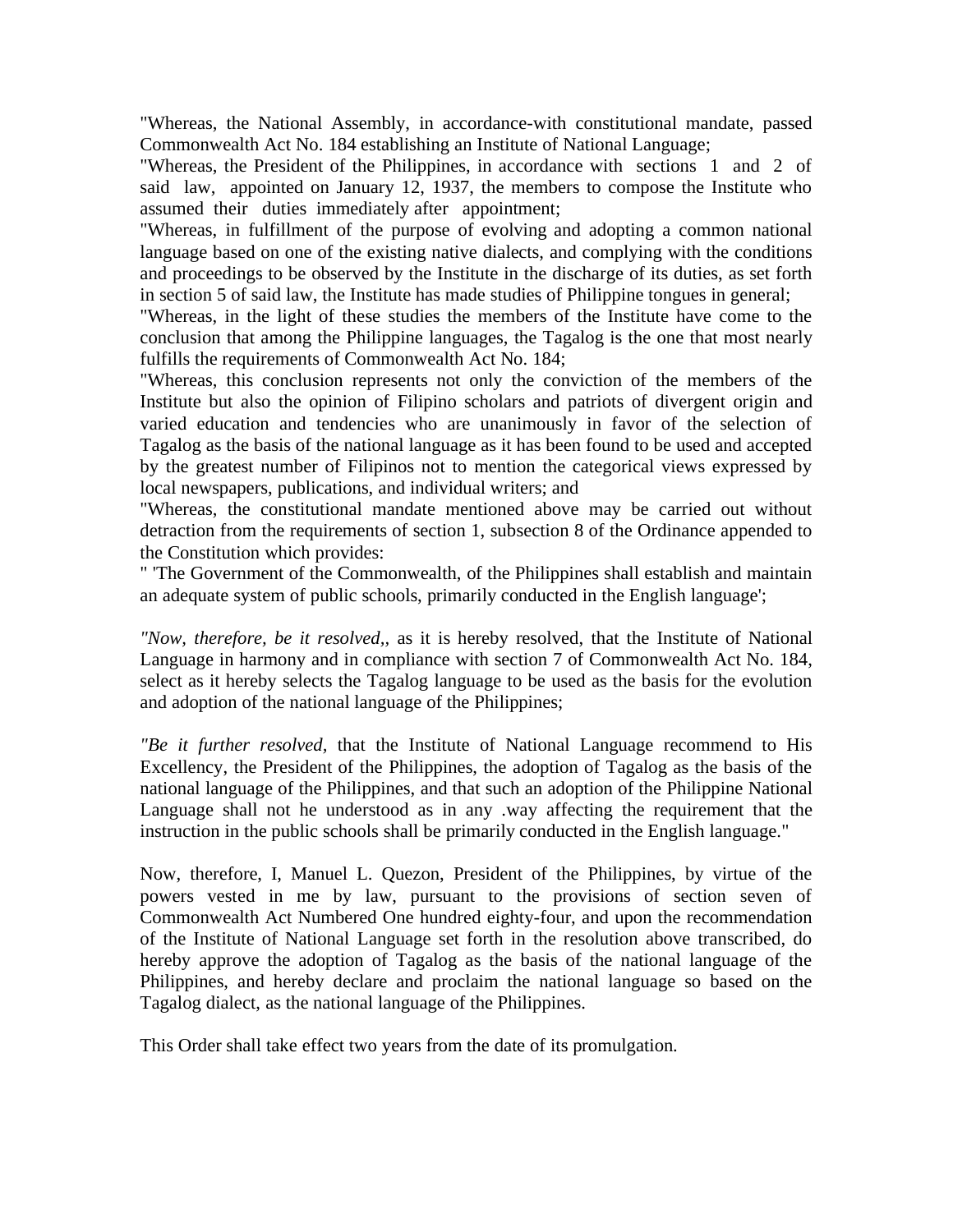Done at the City of Manila, this thirtieth day of December, in the year of Our Lord, nineteen hundred and thirty-seven, end of the Commonwealth of the Philippines, the third.

MANUEL L. QUEZON *President of the Philippines*

By the President: ELPIDIO QUIRINO *Secretary of the Interior* 

Rizal, in his patriotic efforts to foster Philippine nationalism, put in the mouth of Simon, addressing Basilio, the following words: "Spanish will never be the language generally spoken in the country; the people will never speak it. Each people has its own language as it has its own way of thinking. You are trying hard to divest yourselves of your own personality as a people; you forget that as long as a people preserves its language, it retains a token of its liberty, just as a man retains his freedom so long as he preserves his own independence of thought. A language expresses the ideas and ideals of a people."

Hence, in deciding to adopt a national language culled from the different languages spoken in the Philippines and mainly from the Tagalog which was not only the native tongue of Rizal but also is the most developed of all the existing languages in our country, we are merely carrying - into realization one of -the ideals of our national hero as a means of consolidating and invigorating our national unity.

For over three hundred years that Spain exercised sovereignty over the Philippines, Spanish was the official language; nevertheless, when the United States took possession and control of these Islands, Spanish had not become the common language of our people. With the establishment of the American regime, English became the official language of our country; but despite the fact that English has been taught in all our public schools for more than a generation, it has not become the language of our people. Today there is not one language that is spoken and understood by all the Filipinos, nor even by a majority of them, which simply proves that while the teaching of a foreign language may be imposed upon a people, it can never replace the native tongue as a medium of national expression among the common masses. This is because, as Rizal asserted, the national thought takes its roots in a common language which, develops and grows with the progress of the nation. We may borrow for a time the language of other peoples, but we cannot truly possess a national language except through the adoption, development and use of one of our own.

It is unnecessary for me to demonstrate how essential it is for our people to have one language that can be used by all in their daily intercourse. Such language cannot be either English or Spanish, except perhaps, if ever, only after many generations and at a very great cost. We cannot wait that long. We must as soon as possible be able to deal with one another directly using the same language. We need its power more completely to weld us into one strong nation. It will give inspiration and warmth to our popular